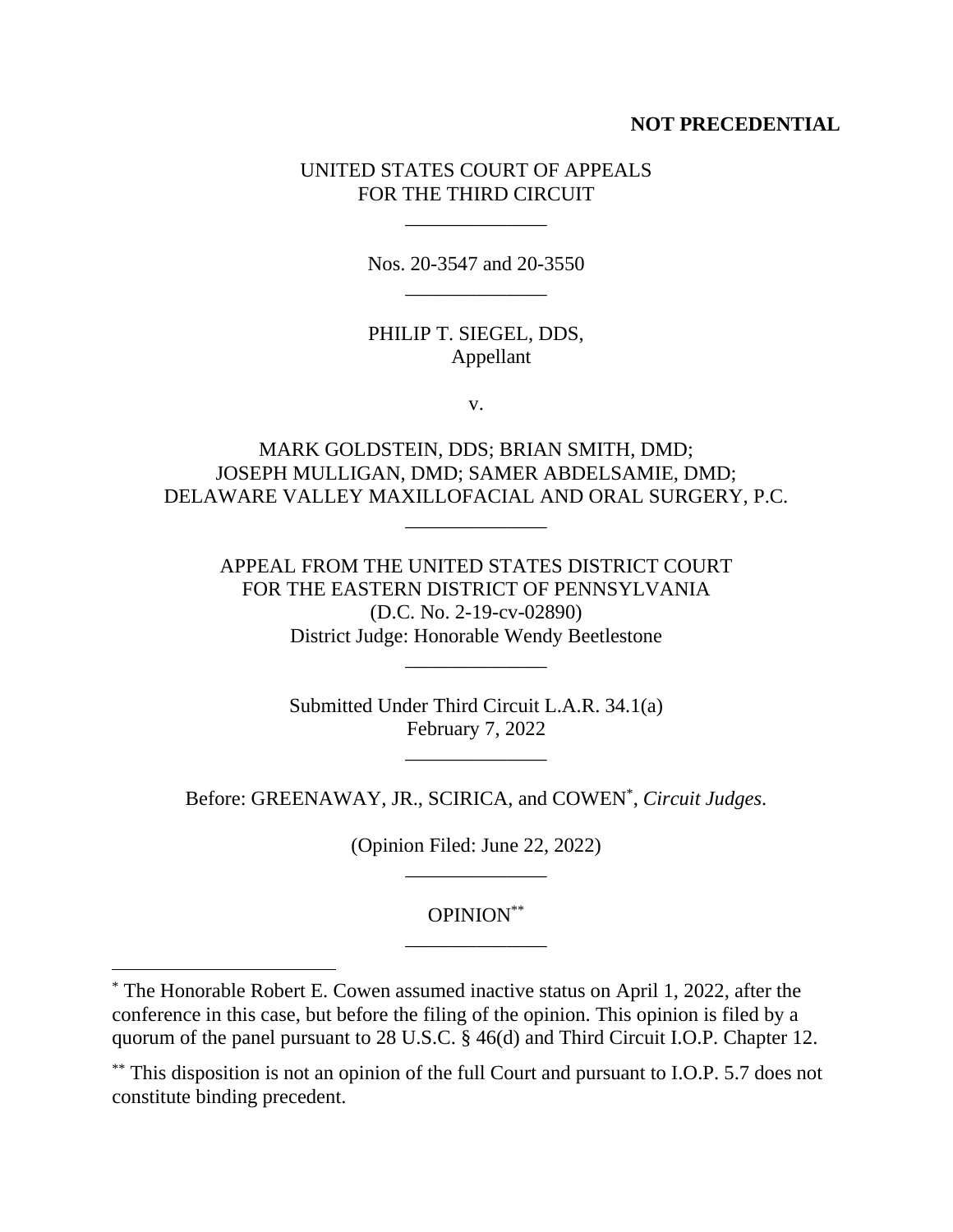### **GREENAWAY, JR**., *Circuit Judge*.

In this appeal, Appellant Philip T. Siegel, DDS, seeks to undo the decision of an arbitrator approving his former business partners' cancellation of his shares in Delaware Valley Maxillofacial and Oral Surgery, P.C. ("DVMOS"). Because Siegel entered into a binding arbitration agreement to resolve legal claims with his former partners in DVMOS, Mark Goldstein, DDS, Brian Smith, DMD, Joseph Mulligan, DMD, Samer Abdelsamie, DMD (collectively with DVMOS, "Appellees"), we will affirm the order of the District Court confirming the arbitration award. However, because all parties also agreed that equitable claims would fall outside the scope of the arbitration agreement, we will vacate the District Court's order dismissing Siegel's federal action and remand for further proceedings on all claims that sound in equity.

### **I. BACKGROUND**

This appeal arises out of a business dispute and subsequent arbitration between the parties. In January 2003, Goldstein and Siegel co-founded Delaware Valley Maxillofacial and Oral Surgery LLC ("DVMOS LLC"). Additional members subsequently joined DVMOS LLC, and all members executed an operating agreement, effective May 1, 2005. In April of 2016, DVMOS LLC was converted into a professional corporation ("DVMOS") at the recommendation of DVMOS LLC's and Siegel's accountant, William Burns. The conversion entailed execution of a shareholders' agreement ("Shareholders' Agreement") by Siegel and the other partners. At the time of the conversion, each partner had an equal share in, and received equal distributions from,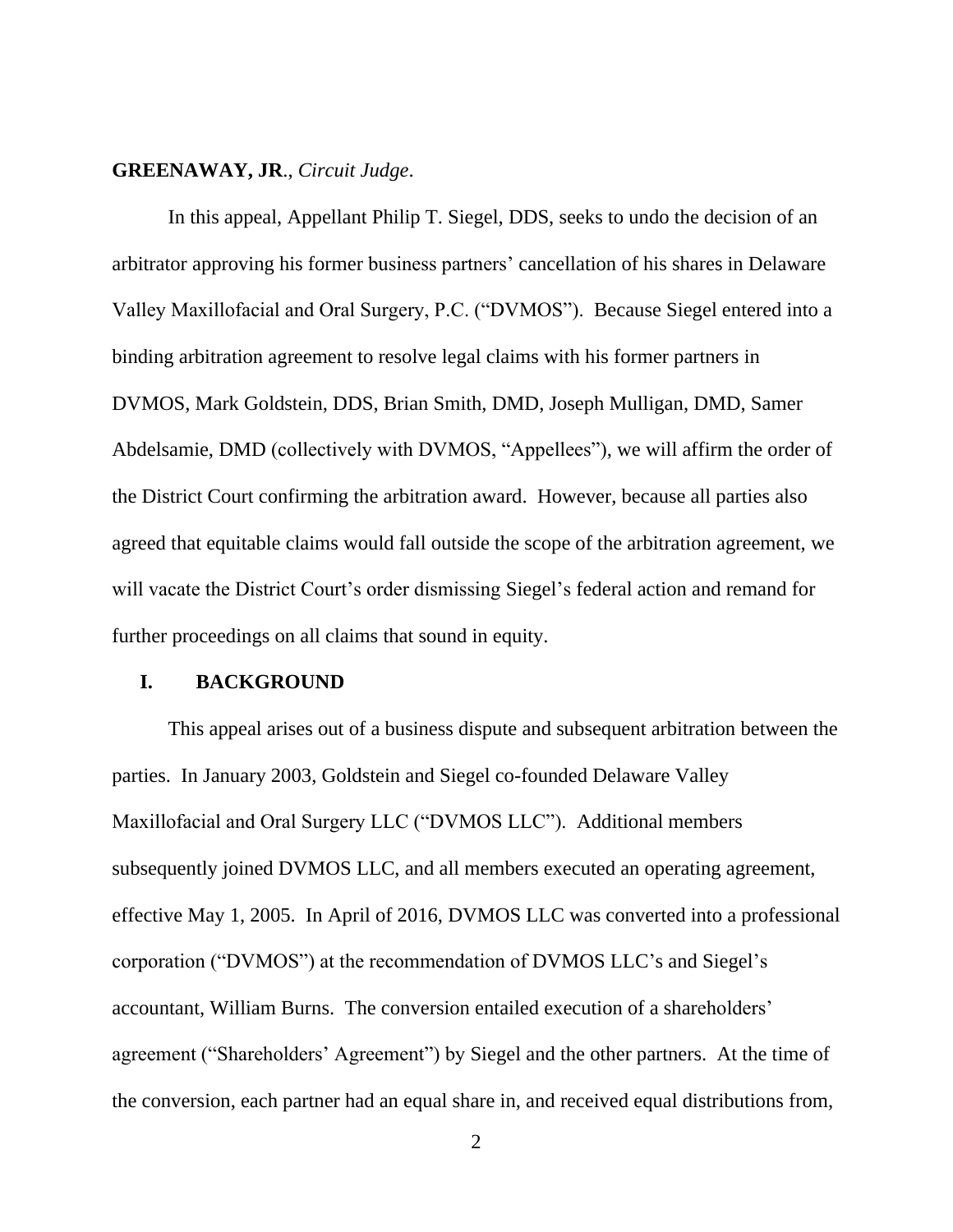DVMOS. The Agreement provided that all shareholders would be licensed to render oral and maxillofacial surgery services in Pennsylvania. Moreover, the Shareholders' Agreement included an arbitration clause. The claims at issue in this action arise solely from Shareholders' Agreement.

In February 2019, Siegel's partners discovered that his dentistry license had been inactive since December of 2014, before the partners entered into the Shareholders' Agreement. Siegel did not notify the other members that his license was inactive at the time of execution of the Shareholders' Agreement. Nevertheless, he continued to collect his distributions<sup>1</sup> pursuant to the 2005 operating agreement and the Shareholders' Agreement.

The partners contacted Siegel to determine if he would be willing to be bought out. The partners, however, were unable to come to an agreement concerning the terms of a buyout. Instead, Appellees issued a notice of cancellation, cancelling Siegel's shares (and hence, all distributions) on the theory that the initial transfer of shares to him was *void ab initio* due to his inactive status.

### **Procedural Background**

On July 2, 2019, Siegel commenced this suit in the District Court, seeking an injunction requiring Appellees to return his shares. The next day, Appellees initiated a JAMS arbitration.

<sup>&</sup>lt;sup>1</sup> The distributions to each partner came about as a result of the number of shares each held. Appellees argued that given Siegel's inactive status he should not have received any distributions beginning in April 2016 going forward.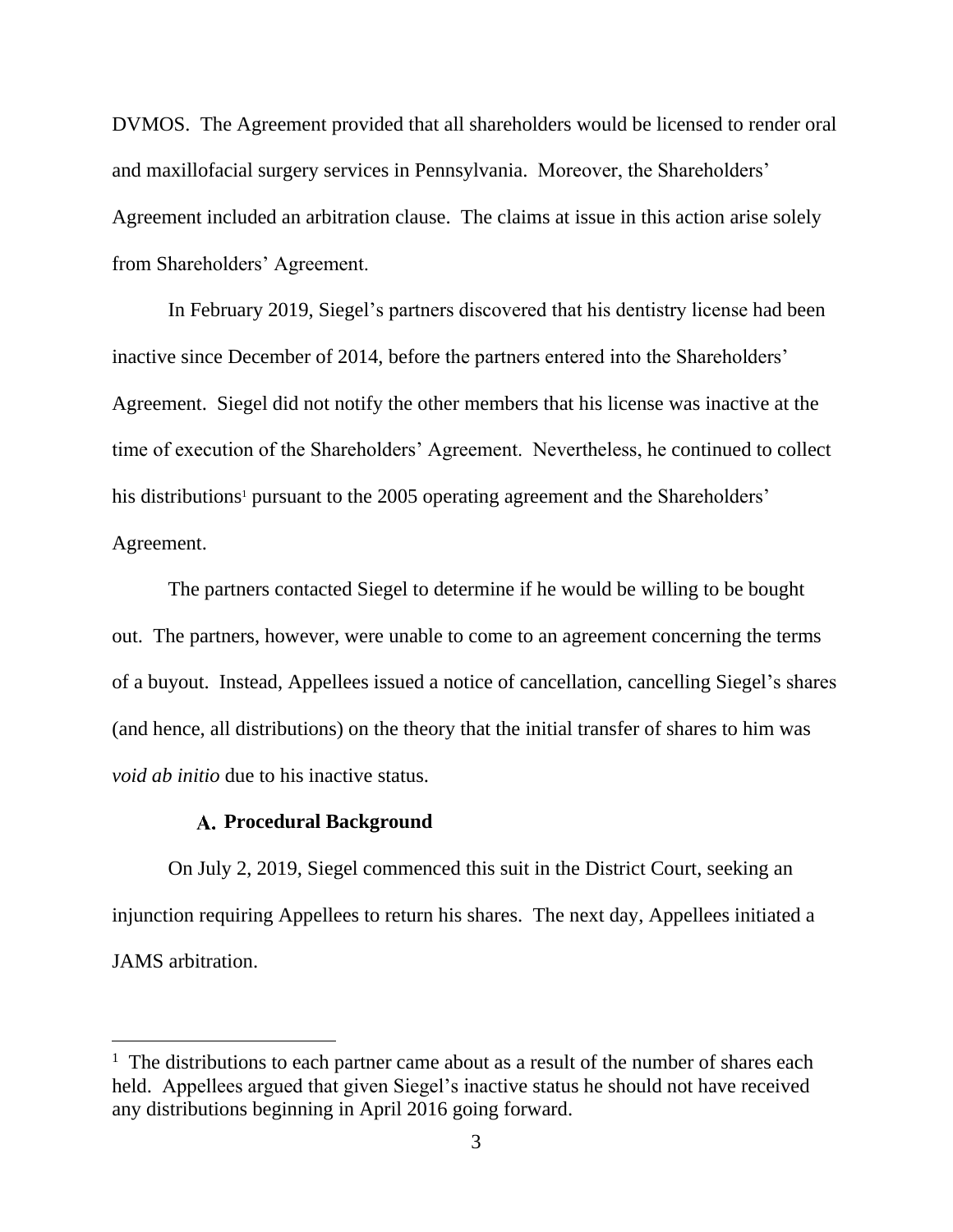In its arbitration demand, DVMOS sought:

(i) a declaratory award confirming that [Siegel']s shares of [DVMOS] were properly cancelled, under the . . . Shareholders' Agreement, because he was not licensed to perform dental services in Pennsylvania, and (ii) a monetary award against [Siegel] for distributions received while he was not properly licensed and, consequently, ineligible to be an owner of [DVMOS].

JA488. Siegel objected, arguing that his claims were equitable and thus were subject to an arbitration exception in the Shareholders' Agreement. After Siegel filed an amended complaint, the District Court stayed the case pending conclusion of the arbitration proceeding.

Arbitration commenced, and the Arbitrator determined that Siegel was precluded from being a shareholder. Specifically, the Arbitrator reasoned that "[a]t the time the [Shareholders' Agreement] was signed [Siegel] knew he was not able to perform dental services. While no one may have intended the conversion to preclude [Siegel] from owning shares, it unfortunately did just that." JA552. The Arbitrator further concluded that the Appellees "were legally entitled to cancel the shares, however, not without proper compensation." JA553. The Arbitrator made the following conclusions as part of the arbitration award:

1) [Appellees'] cancellation of [Siegel's] shares was justified, and [Siegel's] shares are not reinstated.

2) [Siegel] is not entitled to a monetary award and [Siegel] is not required to return any previous distribution.

3) Section 21 (d) of the Shareholder's Agreement gives the Arbitrator sole discretion whether to allocate to the non-prevailing party all or part of the fees of the arbitrator and/or the reasonable fees and costs of the prevailing party. I decline to award [Appellees] any fees or costs in this case.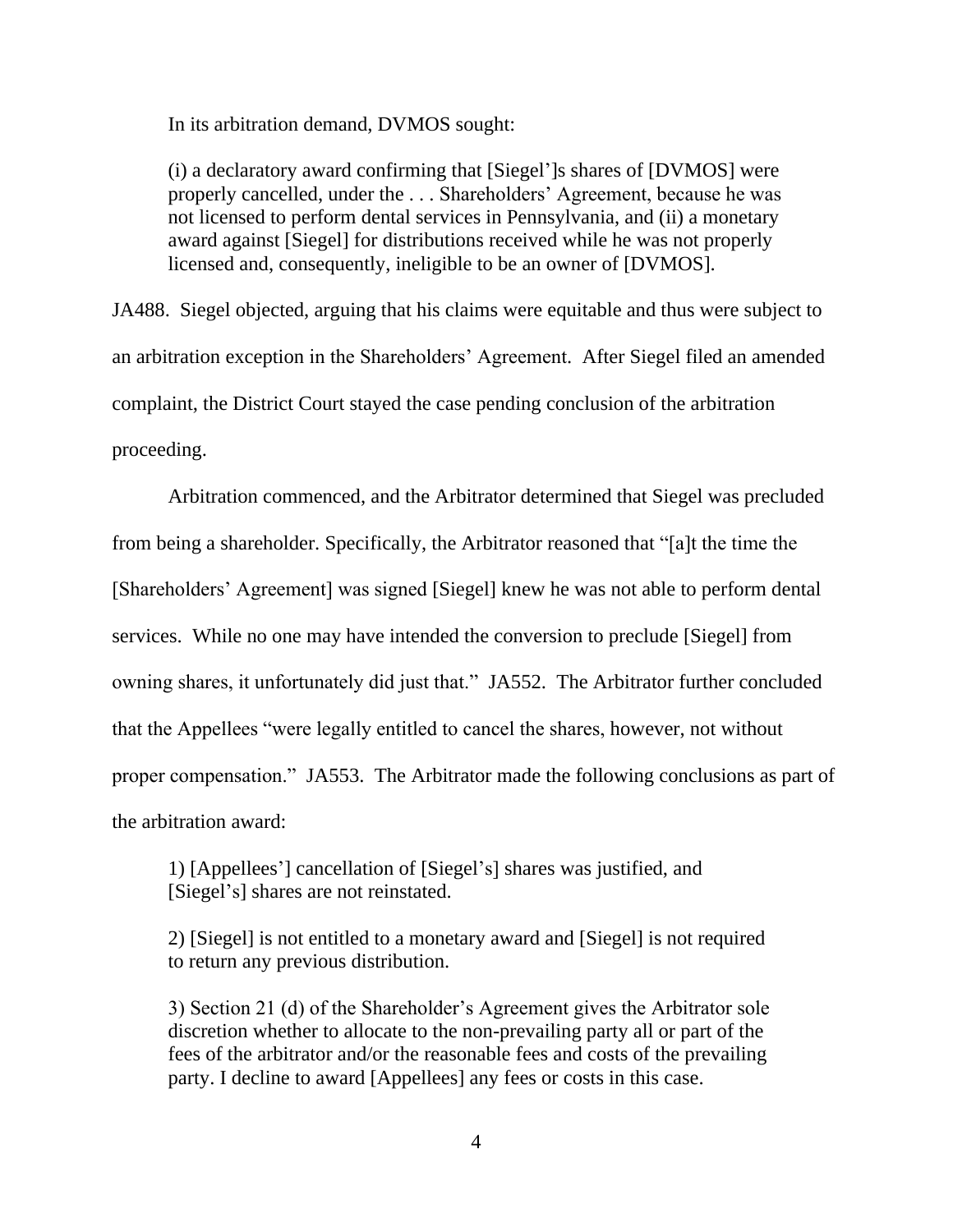Although DVMOS is the prevailing party, this was a close call and each side will bear their own costs and attorney fees.

JA554.

Siegel then moved to vacate or modify the arbitration award or in the alternative leave to file a second amended complaint. Specifically, he argued that the Arbitrator's ruling that his stock could not be reinstated should be vacated because it impermissibly resolved his claim for equitable relief. In opposing this motion, Appellees cross-moved to confirm the arbitration award. The District Court declined to address the parties' cross-motions concerning the arbitration award, and instead granted Siegel leave to file a Second Amended Complaint.

In his Second Amended Complaint, Siegel added several claims based on theories of reformation and oppression of a minority shareholder. He also sought a declaratory judgment requesting Appellees be estopped from cancelling his shares. Appellees in turn moved to dismiss his Second Amended Complaint. The District Court then confirmed the Arbitrator's Award, granted Appellees' motion to dismiss, and issued a memorandum explaining the bases for the dismissal of Siegel's complaint. Siegel timely appealed both the order confirming the arbitration award and the order dismissing his Second Amended Complaint.

### **Shareholders' Agreement**

Three of the provisions from the Shareholders' Agreement are most relevant to this appeal. The first is the "Qualified Shareholders" provision, which states that "no shares shall be issued by the Corporation . . . except . . . to a person licensed to render the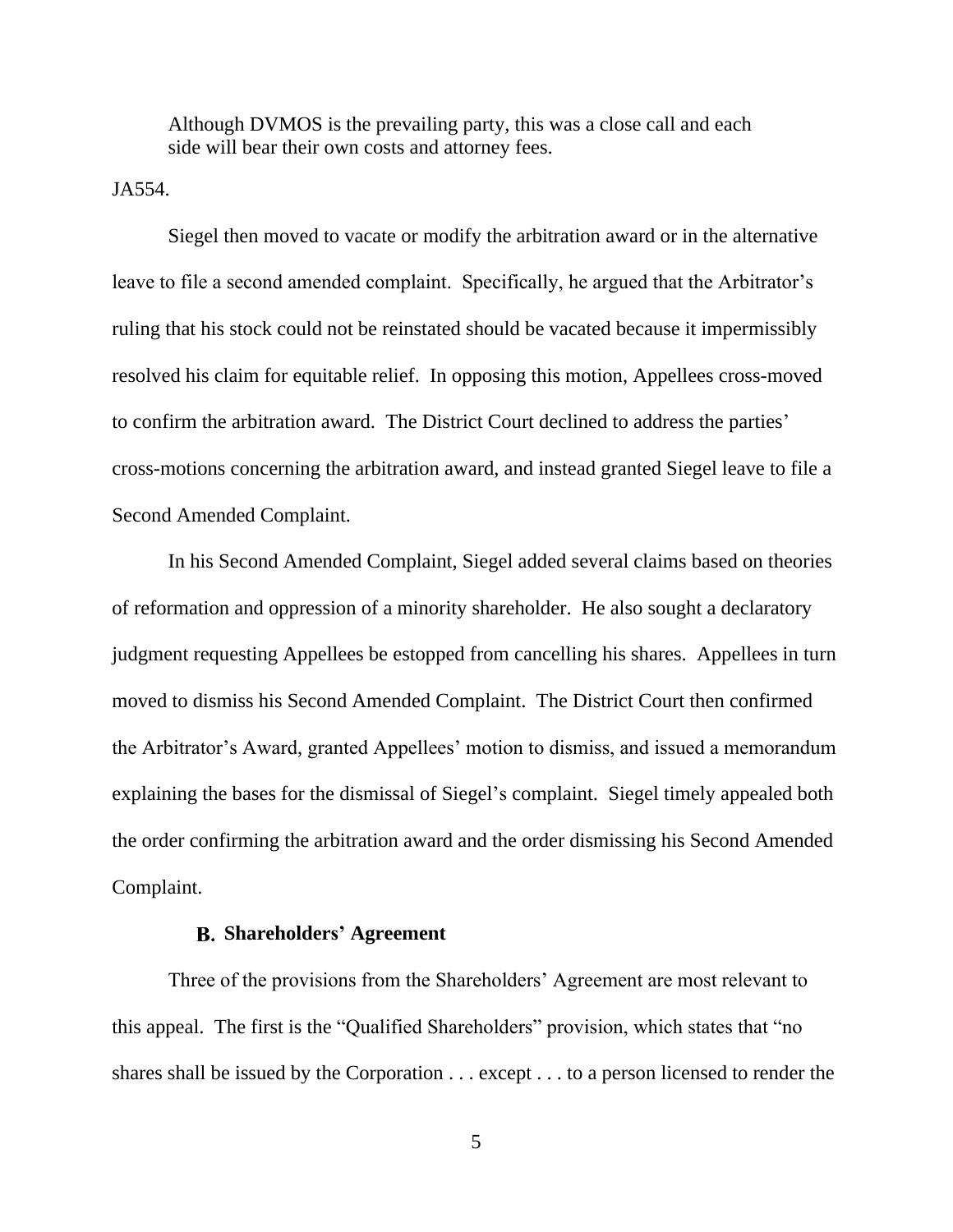Services in the [Commonwealth]." JA68  $\P2(c)(i)$ . The provision further provides that "[a]ny attempted issuance . . . in violation of this provision shall be void and ineffective ...." *Id.*  $\P2(c)(ii)$ .

The second is the "Involuntary Transfer" provision. Broadly speaking, events triggering an involuntary transfer fall into the following categories: (1) misappropriation or disloyalty; (2) criminal conduct or convictions related to fraud or the practice of dentistry; (3) suspension, revocation, or surrender of license related to professional misconduct; (4) professional misconduct more generally; (5) an inability of the corporation to purchase liability insurance at a certain price; and (5) an uncured breach of the Shareholders' Agreement.

If an involuntary transfer event occurs, the Shareholders' Agreement dictates that "such Shareholder shall be deemed a Transferring Shareholder and shall be deemed to have sent a Sale Notice to the Purchaser offering to sell all of the Transferring Shareholder's Shares to the Purchaser for the Purchase Price." JA72 ¶(4)(b)(i). The "Purchase Price" is a defined term, setting the value of a share at fifty percent of DVMOS's gross receipts for the preceding twelve months multiplied by the Shareholder's proportional ownership interest in DVMOS.

Third, the Shareholders' Agreement includes an arbitration provision, which states:

The parties are agreeing that expedited arbitration shall be the exclusive remedy to resolve any dispute or alleged breach relating to this agreement, whether statutory or sounding in contract or in tort, excepting (i) the enforcement of the restrictive covenants, (ii) *other*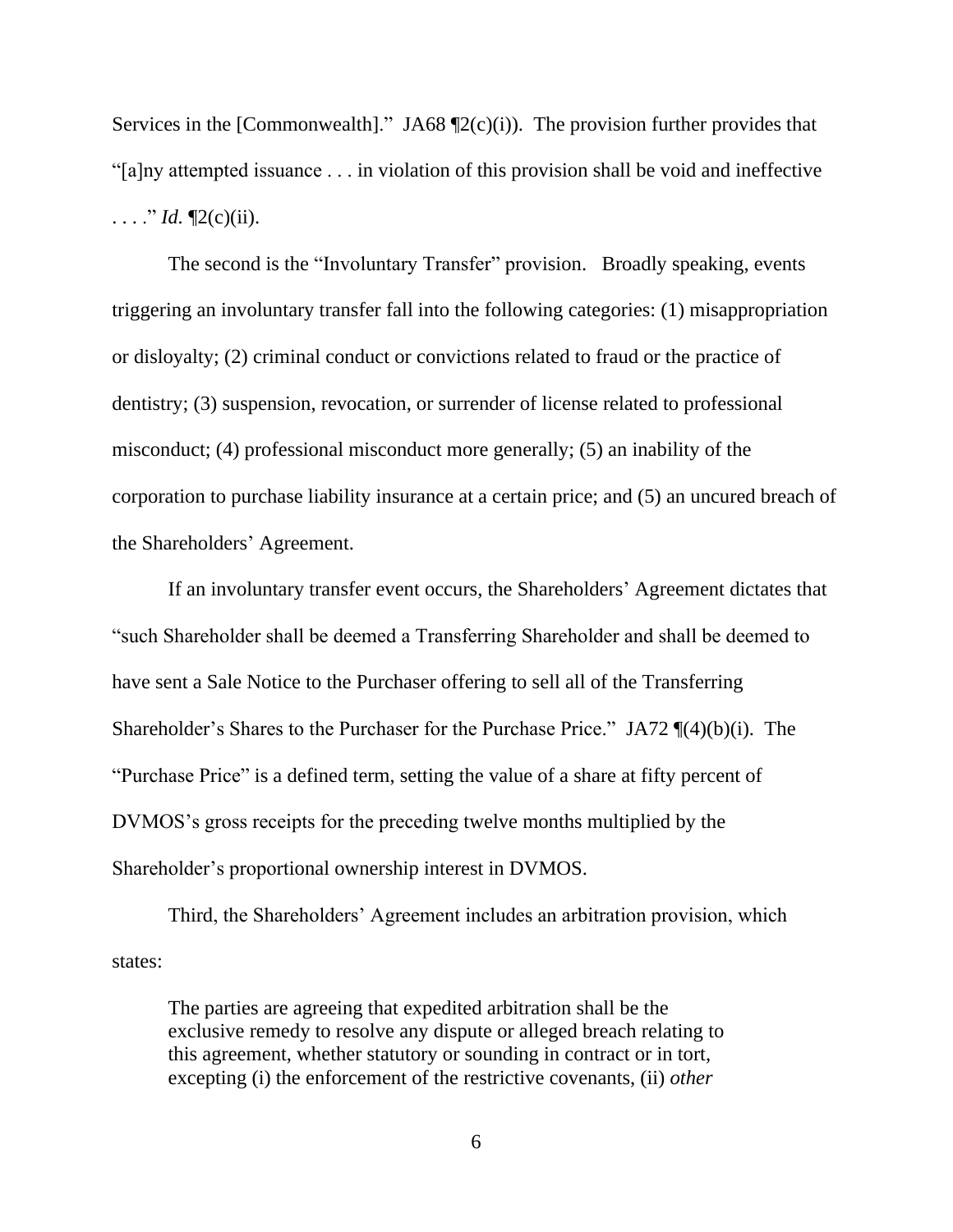*actions in equity*, and (iii) actions with an amount in dispute of less than \$12,000.00.

JA78 ¶ 21(b) (emphasis added).

### **II. JURISDICTION AND STANDARD OF REVIEW**

The District Court had jurisdiction pursuant to 28 U.S.C. §1332. We have jurisdiction pursuant to 9 U.S.C.  $\S 16(a)(1)(D)$  and 28 U.S.C.  $\S 1291$ .

In reviewing a district court's order confirming an arbitration award, we review that court's factual findings for clear error, and its legal conclusions de novo*. China Minmetals Materials Imp. & Exp. Co., Ltd. v. Chi Mei Corp.,* 334 F.3d 274, 278 (3d Cir. 2003) (citing *First Options of Chicago, Inc. v. Kaplan,* 514 U.S. 938, 947–48 (1995)).

We exercise plenary review over a district court's grant of a motion to dismiss, pursuant to Federal Rule of Civil Procedure 12(b)(6), for failure to state a claim. *Grier v. Klem*, 591 F.3d 672, 676 (3d Cir. 2010). "[I]n deciding a motion to dismiss, all wellpleaded allegations of the complaint must be taken as true and interpreted in the light most favorable to the plaintiffs, and all inferences must be drawn in favor of them." *McTernan v. City of York*, 577 F.3d 521, 526 (3d Cir. 2009). To withstand a Rule 12(b)(6) "motion to dismiss, a complaint must contain sufficient factual matter, accepted as true, to state a claim to relief that is plausible on its face." *Ashcroft v. Iqbal*, 556 U.S. 662, 678 (2009) (internal quotation marks omitted).

### **III. DISCUSSION**

#### **Confirmation of the Arbitration Award**

The Federal Arbitration Act ("FAA") provides that: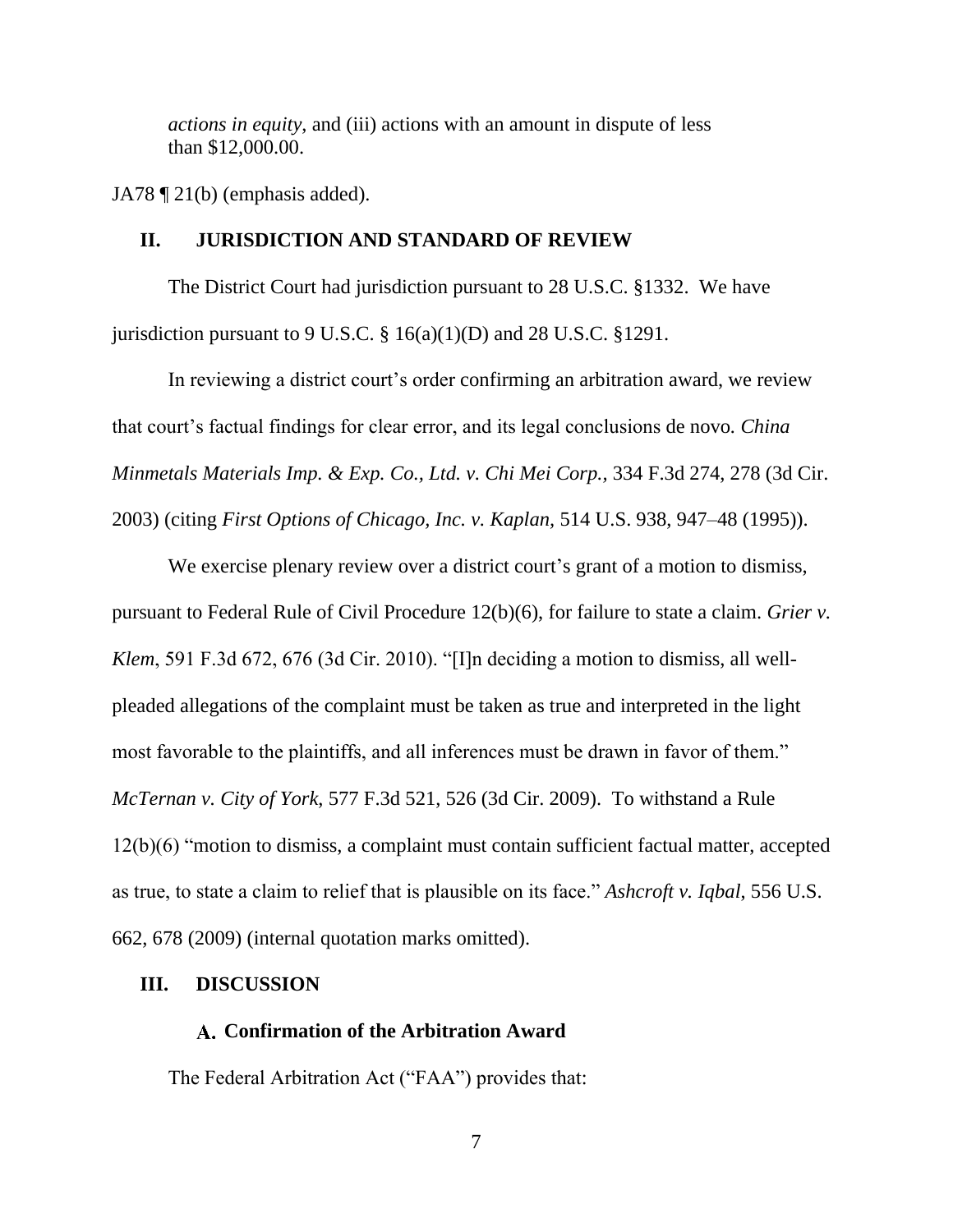If the parties in their agreement have agreed that a judgment of the court shall be entered upon the award made pursuant to the arbitration, and shall specify the court, then at any time within one year after the award is made any party to the arbitration may apply to the court so specified for an order confirming the award, and thereupon the court must grant such an order unless the award is vacated, modified, or corrected as prescribed in sections 10 and 11 of this title.

9 U.S.C. § 9. The FAA further provides that an arbitration award may be vacated "where the arbitrators exceeded their powers, or so imperfectly executed them that a mutual, final, and definite award upon the subject matter submitted was not made." 9 U.S.C. § 10(a)(4); *see also Stolt-Nielsen S.A. v. AnimalFeeds Int'l Corp.*, 559 U.S. 662 (2010).

In addition, the FAA provides that an arbitration award may be modified "[w]here the arbitrators have awarded upon a matter not submitted to them, unless it is a matter not affecting the merits of the decision upon the matter submitted." 9 U.S.C. § 11(b).

Pursuant to the Shareholders' Agreement, the arbitration award should be confirmed in so far as it resolves legal claims above a certain amount. Indeed, the arbitration provision sets forth that arbitration is the exclusive remedy to resolve disputes or breaches under the agreement unless a party brings forth a claim: (1) to enforce a restrictive covenant; (2) that sounds in equity; or (3) is for damages less than \$12,000.

In the arbitration, DVMOS brought legal claims. It sought a declaratory judgment that it properly cancelled Siegel's shares and money damages for the shares that were disbursed. Siegel does not dispute that Appellees brought legal claims through the arbitration proceedings. Instead, Siegel challenges the Arbitrator's ruling declining to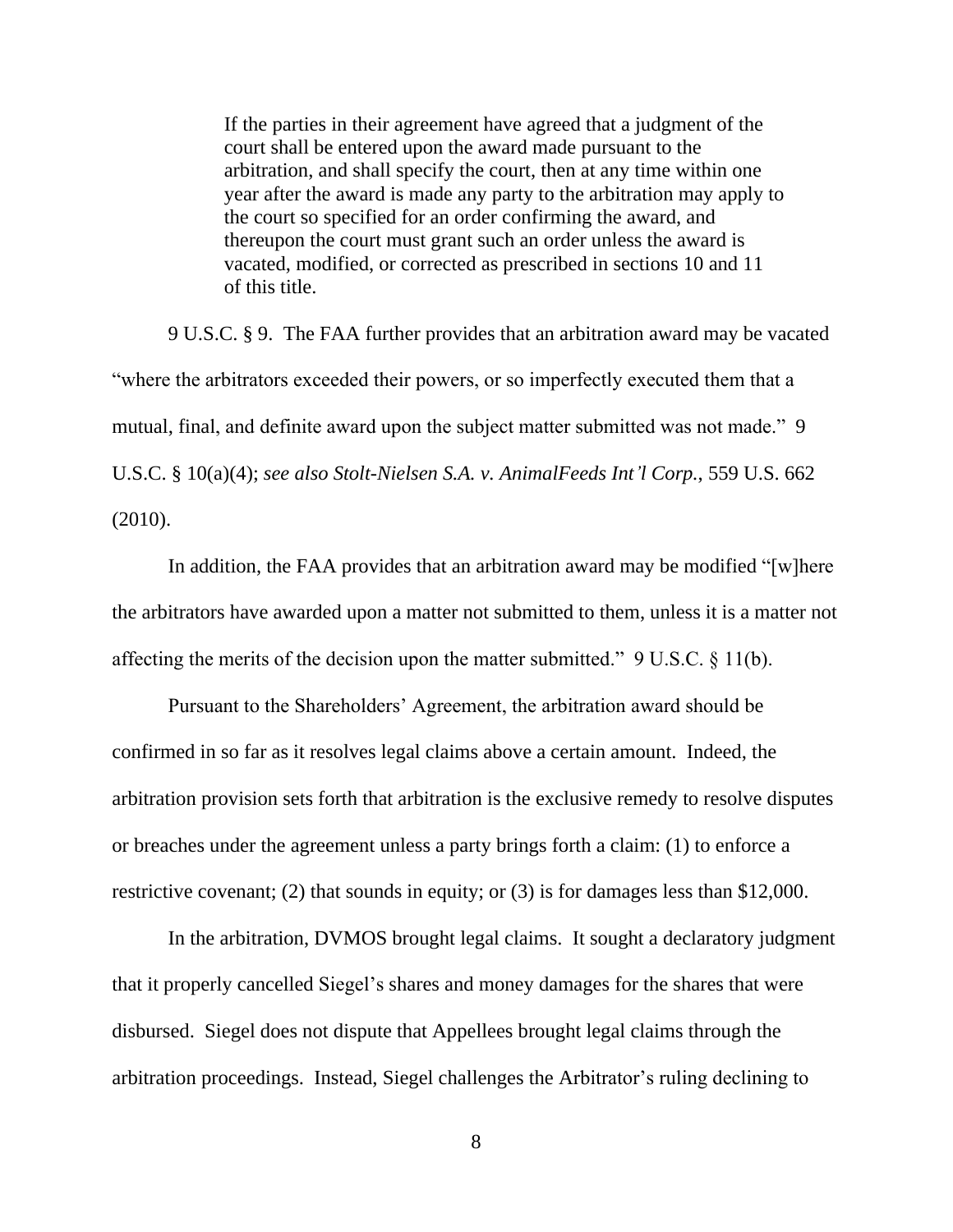reinstate his shares. He contends that the Arbitrator's ruling effectively determined his equitable claim for breach of contract.

Upon review, however, the Arbitrator did not squarely address Siegel's equitable claims. Although it declined to reissue Siegel his shares, it did not make a determination that Siegel was not entitled to equitable relief; rather, it simply decided the legal issues in Appellees' demand. Accordingly, Siegel has not set forth any valid basis to vacate, modify or otherwise correct the arbitration award. *See* 9 U.S.C. § 9.

### **Motion to Dismiss**

The District Court correctly observed that its task in resolving the motion to dismiss "in essence involves a question of line-drawing" as to whether Siegel's claims were actions at law or in equity. JA20. However, we conclude that Siegel pleaded several claims on the equity side of the line. In short, Siegel alleged that his ownership interest in DVMOS was cancelled in violation of the Shareholders' Agreement and sought judgment returning his stake in this professional corporation. Because the particulars of Siegel's ownership interest leave him without an otherwise adequate remedy at law, Siegel's claims for equitable relief are not precluded solely on the basis of the arbitration provision of the Shareholders' Agreement. 2

<sup>&</sup>lt;sup>2</sup> Our determination does not preclude application of the doctrine of collateral estoppel. *See Witkowski v. Welch*, 173 F.3d 192, 199-200 (3d Cir. 1999). We leave it to the District Court to determine whether collateral estoppel is applicable and, if so, what its effect on Appellant's surviving claims is.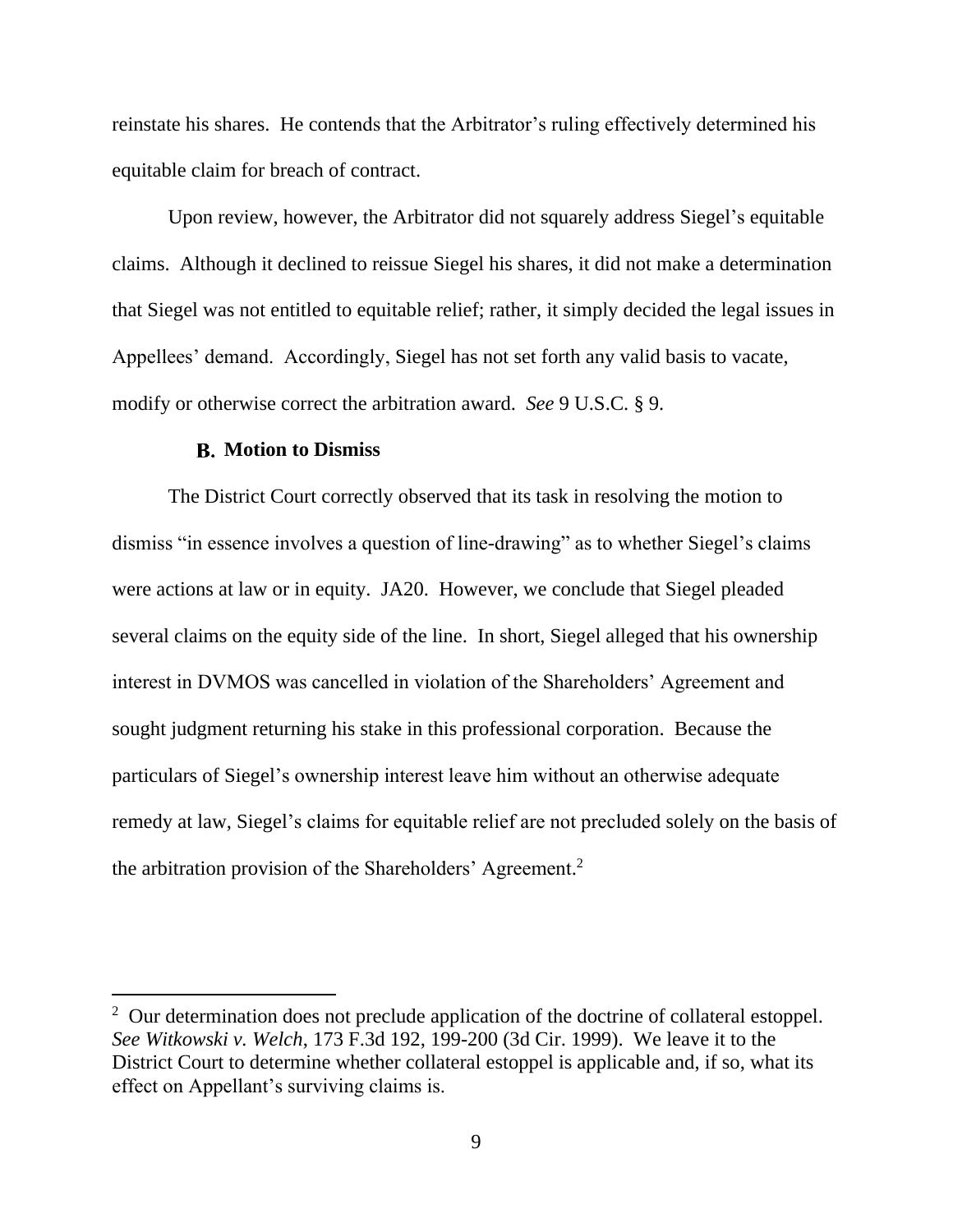#### **i. Breach of Contract**

Pursuant to Pennsylvania law,<sup>3</sup> breach of contract claims may sound in law or equity. A determination as to whether a party brings a legal or equitable breach of contract claim turns on the type of remedy sought. While a breach of contract claim for monetary damages is an action at law, a breach of contract claim seeking equitable relief is an action in equity. *See, e.g., Aldrich v. Geahry*, 80 A.2d 59, 61 (Pa. 1951) (contract action for specific performance sounded in equity, rather than in law); *Martindale Lumber Co. v. Trusch*, 681 A.2d 803, 805-06 (Pa. Super. Ct. 1996) (contrasting breach of contract actions seeking monetary damages with those seeking equitable relief).

Siegel's breach of contract claim sought equitable relief in the form of a reissuance of his shares. The District Court concluded that Siegel's claim had an adequate remedy at law. It reasoned that the involuntary termination provision of the Shareholders' Agreement established the value of Siegel's shares.

On the contrary, we conclude that Siegel's ownership interest "has a peculiar value to plaintiff incapable of being measured in damages in an action at law." *Aldrich*, 80 A.2d at 61. The object of his complaint, therefore, is not for damages but for the rights and privileges of ownership in DVMOS. His claim therefore sounds in equity, not law, and is subject to the arbitration exception.

<sup>&</sup>lt;sup>3</sup> Here, the Shareholders' Agreement identified Pennsylvania law as governing interpretation of the agreement in its choice-of-law provision.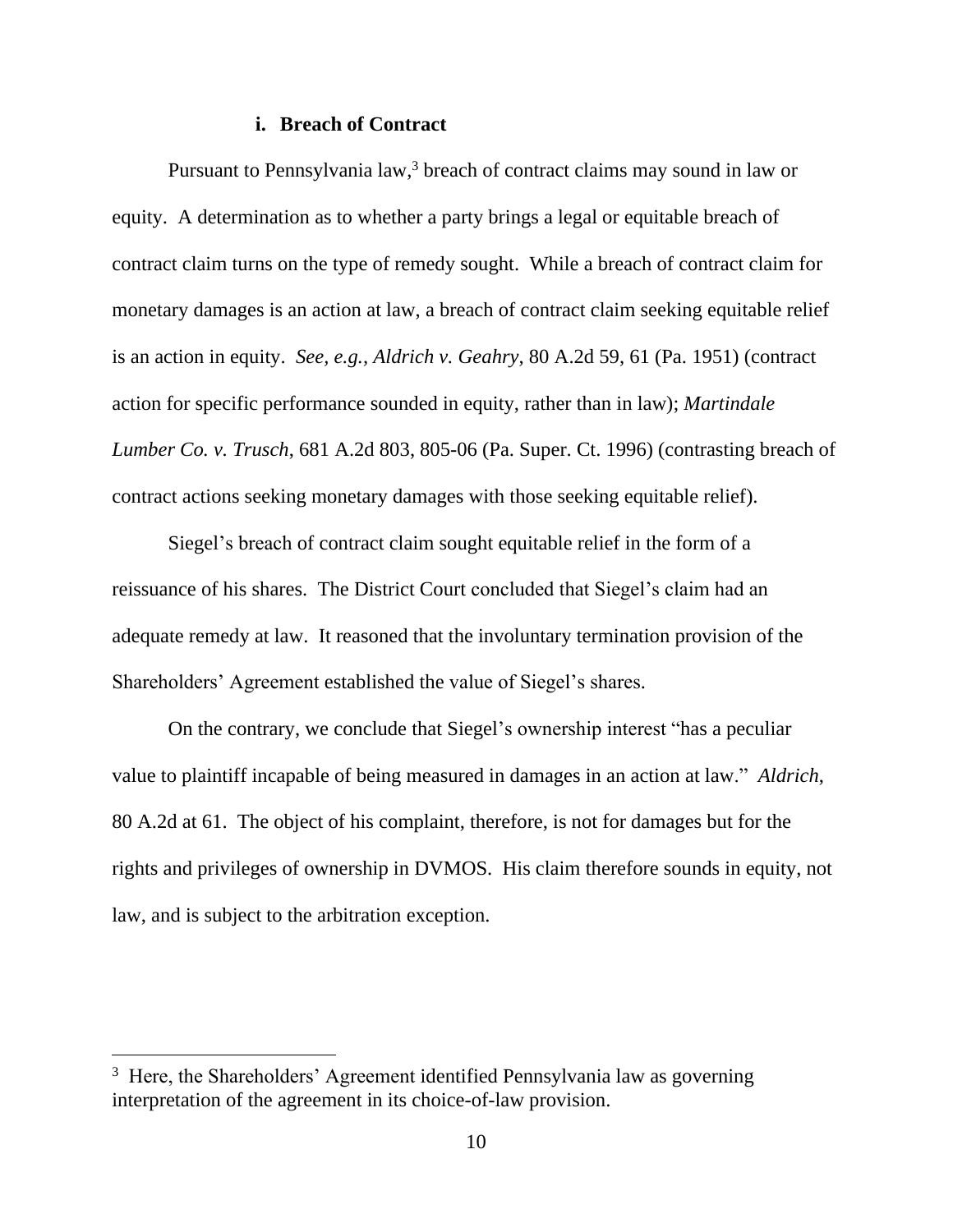Given that the arbitration clause carves out breach of contract claims sounding in equity, the District Court erred when it dismissed Siegel's breach of contract claim on the basis that it was required to be submitted in arbitration.

#### **ii. Fiduciary Duty and Minority Shareholder Oppression**

Pursuant to Pennsylvania law, claims for breach of fiduciary duty "sound[] in tort and in equity." *Linde v. Linde*, 220 A.3d 1119, 1147 (Pa. Super. Ct. 2019). The related claim for minority shareholder oppression sounds in equity. *Ford v. Ford*, 878 A.2d 894, 905 (Pa. Super. Ct. 2005) (a "claim of oppressive conduct, like a claim of breach of fiduciary duty, sounds in equity") (internal quotation marks and citation omitted)).

The District Court concluded, and Appellees likewise argue, that Siegel's claims "[n]evertheless . . . do not fall within the carve out provision of paragraph 21(b) because 'a plaintiff in a shareholder suit, as in any other suit, must lack an adequate legal remedy before bringing his suit in equity.'" JA27 (citation omitted). But here, Siegel does not have an adequate remedy at law because the buyout formula contained in the Shareholders' Agreement only contemplates a method to value shares if a shareholder is required to sell. It does not contemplate damages for improperly depriving a shareholder of his rights in a corporation, including the rights to: (1) inspect the corporate books and records, 15 Pa. Cons. Stat. §1508, (2) to receive notice of and attend meetings of shareholders, 15 Pa. Cons. Stat. §1704, or (3) to vote his shares, 15 Pa. Cons. Stat. §1758. The District Court improperly granted the motion to dismiss as to this claim.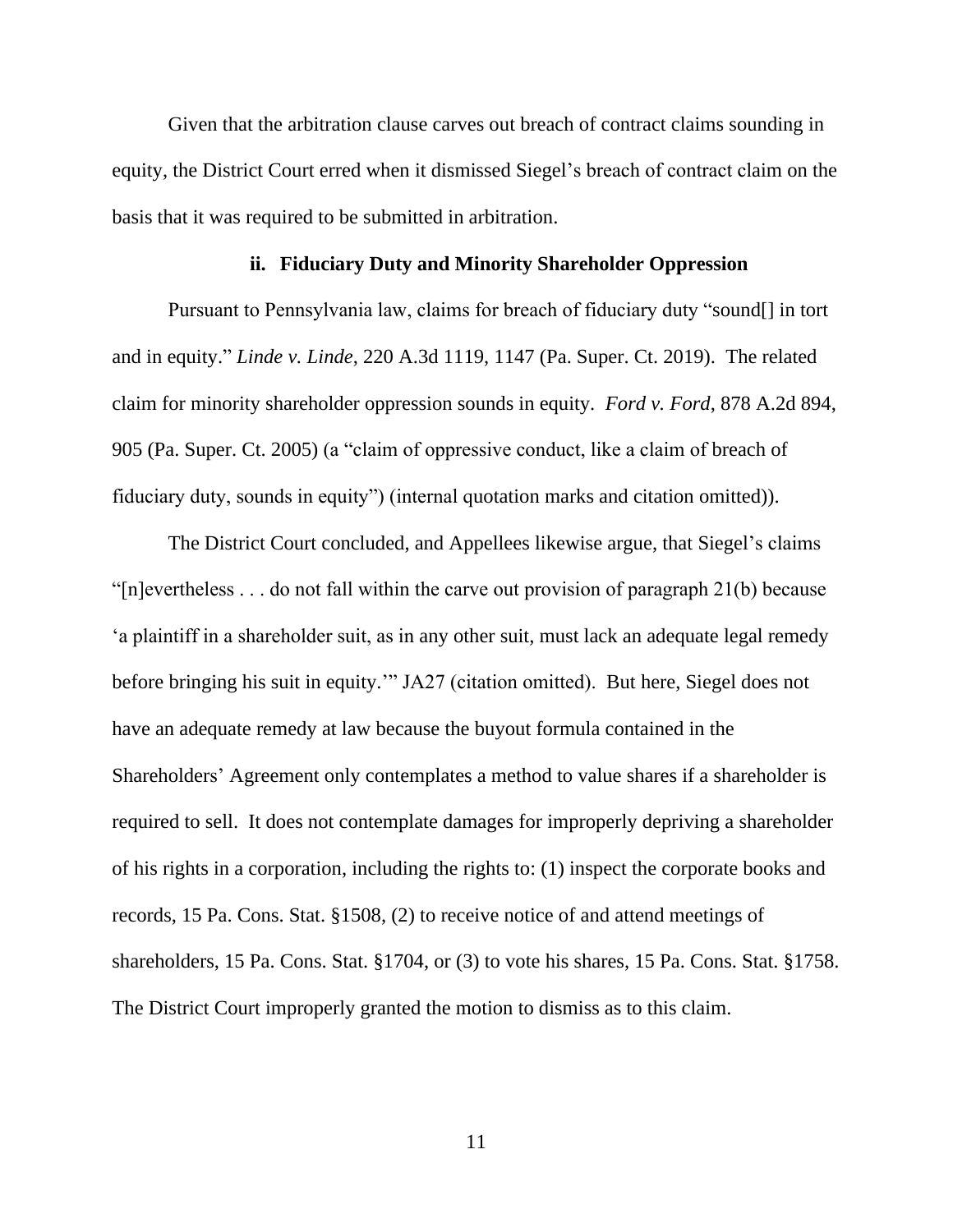#### **iii. Declaratory Judgment**

A declaratory judgment claim may sound in law or equity. *Owens-Illinois, Inc. v. Lake Shore Land Co.*, 610 F.2d 1185, 1189 (3d Cir. 1979); *accord Geisinger Clinic v. Di Cuccio*, 606 A.2d 509, 521 (Pa. Super. Ct. 1992). "A workable formula that has been developed is to determine in what kind of suit the claim would have come to court if there were no declaratory judgment remedy." *Owens-Illinois*, 610 F.2d at 1189 (citation omitted).

Siegel seeks a declaratory judgment in two counts of the Second Amended Complaint. In Count VIII, he seeks a declaration that he is a shareholder in good standing and that cancellation of his shares was invalid. In Count XI, Siegel seeks a declaratory judgment that his shares are equitably estopped from being cancelled. To the extent that the inverted breach actions sound in equity, the District Court improperly granted the motion to dismiss.

### **iv. Reformation**

Pursuant to Pennsylvania law, "[m]utual mistake will afford a basis for reforming a contract." *Zurich Am. Ins. Co. v. O'Hanlon*, 968 A.2d 765, 770 (Pa. Super. Ct. 2009) (quoting *Holmes v. Lankenau Hosp.*, 627 A.2d 763, 767 (Pa. Super. Ct. 1993)). A "mutual mistake occurs when the written instrument fails to properly set forth the true agreement among the parties." *Id.* (quoting *Daddona v. Thorpe*, 749 A.2d 475, 487 (Pa. Super. Ct. 2000)). But, "[m]utual mistake exists . . . only where both parties to a contract are mistaken as to existing facts at the time of execution." *Felix v. Giuseppe Kitchens &*